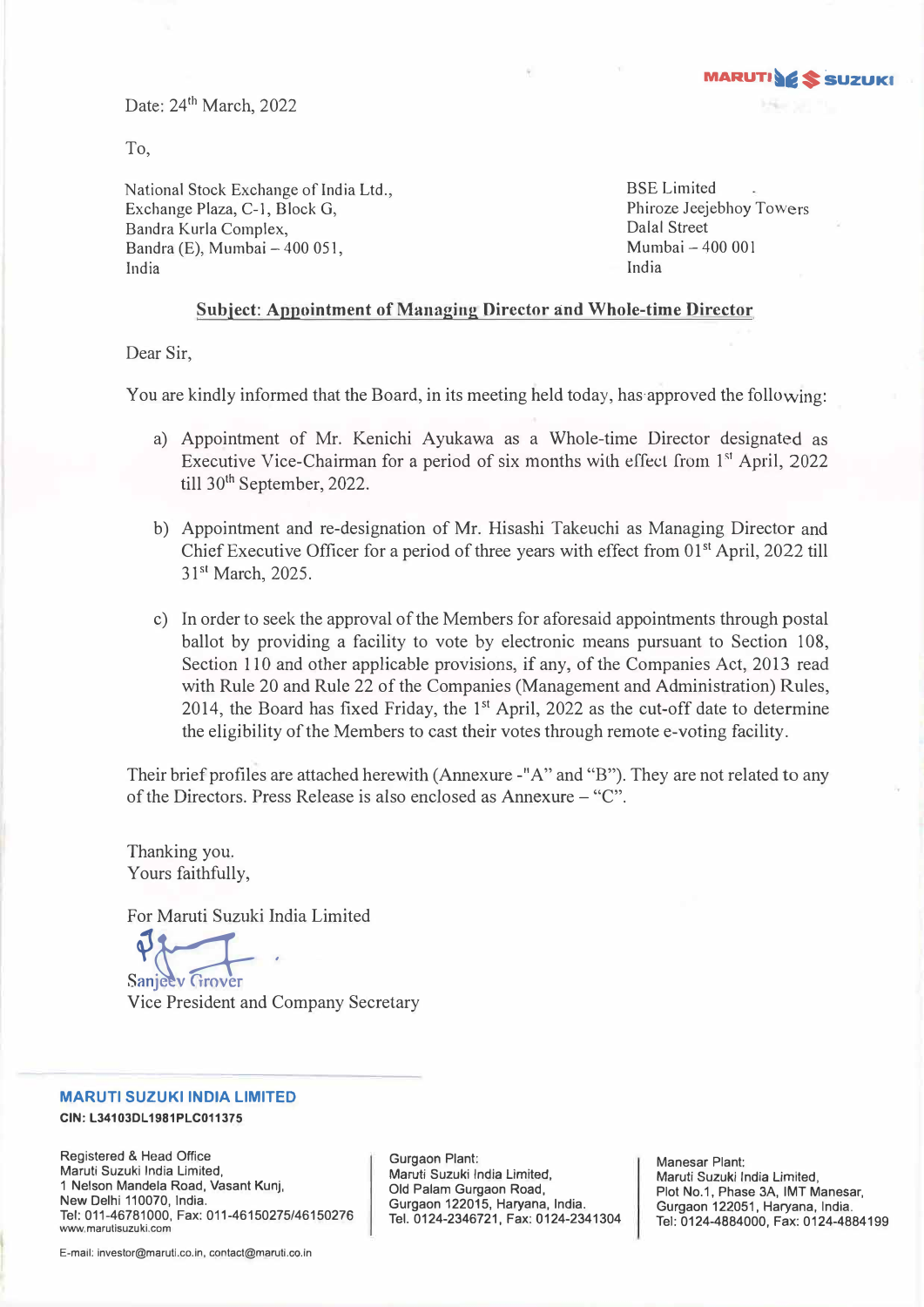# **Annexure - "A"**

# **Brief profile of Mr. Kenichi Ayukawa**

Mr. Kenichi Ayukawa is a Law graduate from Osaka University, Japan. Mr. Ayukawa joined Suzuki Motor Corporation (SMC) in 1980 and joined the Human Resource Division. He worked at several key positions in SMC and in the Group's overseas operations including General Manager, Overseas Marketing, Administration Department and Managing Director of Pak Suzuki Motor Company Limited.

In 2008, he was appointed as Managing Executive Officer in Global Marketing at SMC and has been the Managing Director of Maruti Suzuki India Limited since 1st April, 2013.

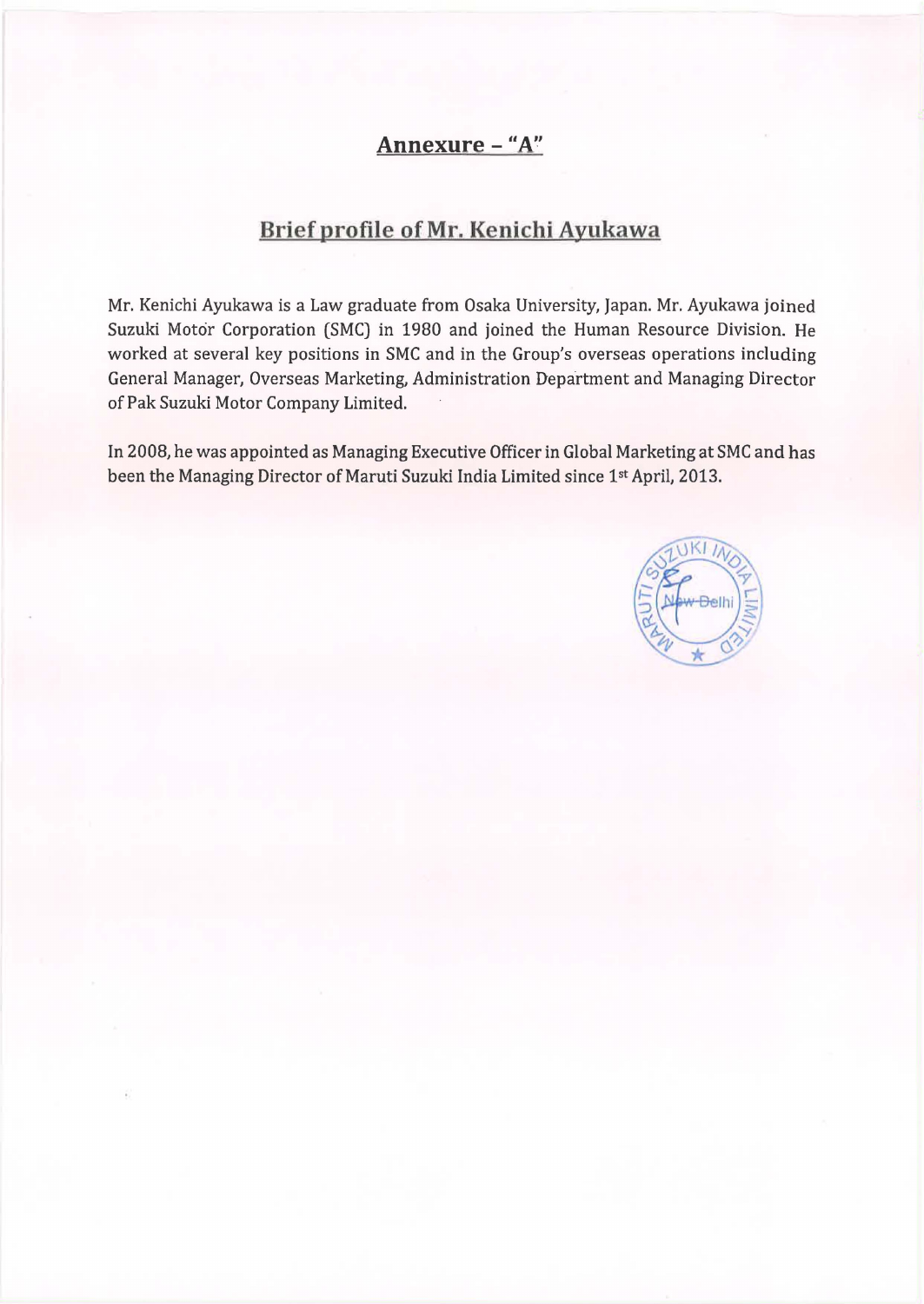## **Annexure - "B"**

## **Brief profile of Mr. Hisashi Takeuchi**

Mr. Hisashi Takeuchi, is a graduate from the Faculty of Economics, Yokohama National University, Japan. Mr. Takeuchi joined Suzuki Motor Corporation (SMC) in 1986 and started his professional journey with Overseas Marketing Department, Europe Group of SMC. In 1996, he joined the Overseas Marketing Department, Oceania Group of SMC and promoted in 1997 as Director (Marketing and Sales) of Suzuki Australia PTY Ltd. Thereafter, he worked at various levels like Deputy Managing Director/Managing Director, Magyar Suzuki Corporation; Department General Manager- Global Automobile Planning Department and India Automobile Department; Divisional General Manager - Global Business Administration & Planning Division; etc. Prior to his joining as Joint Managing Director (Commercial) in Maruti Suzuki India Limited in April 2021, he was working as Managing Officer, Executive General Manager- Asia Automobile Marketing/India Automobile Department at SMC.